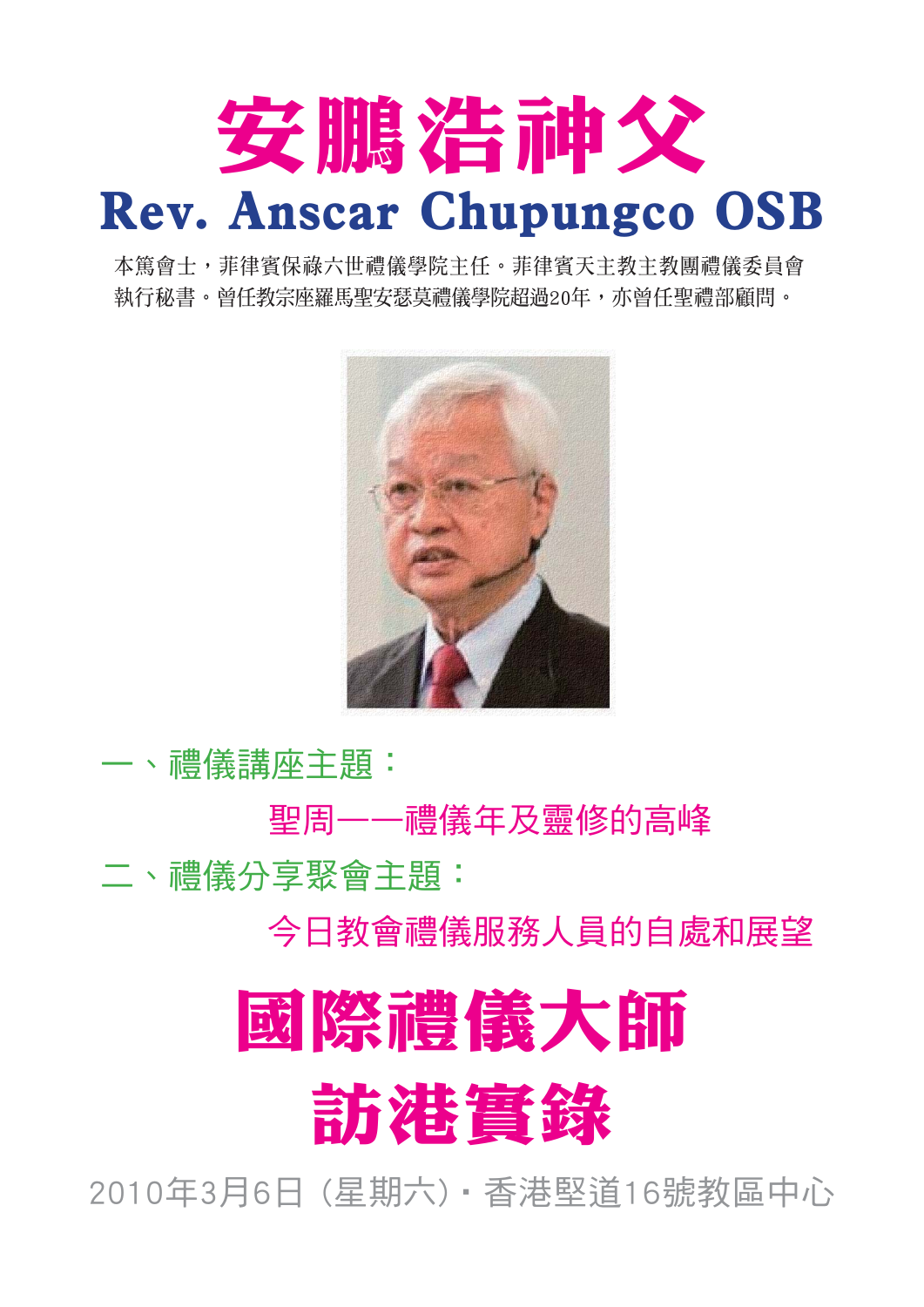



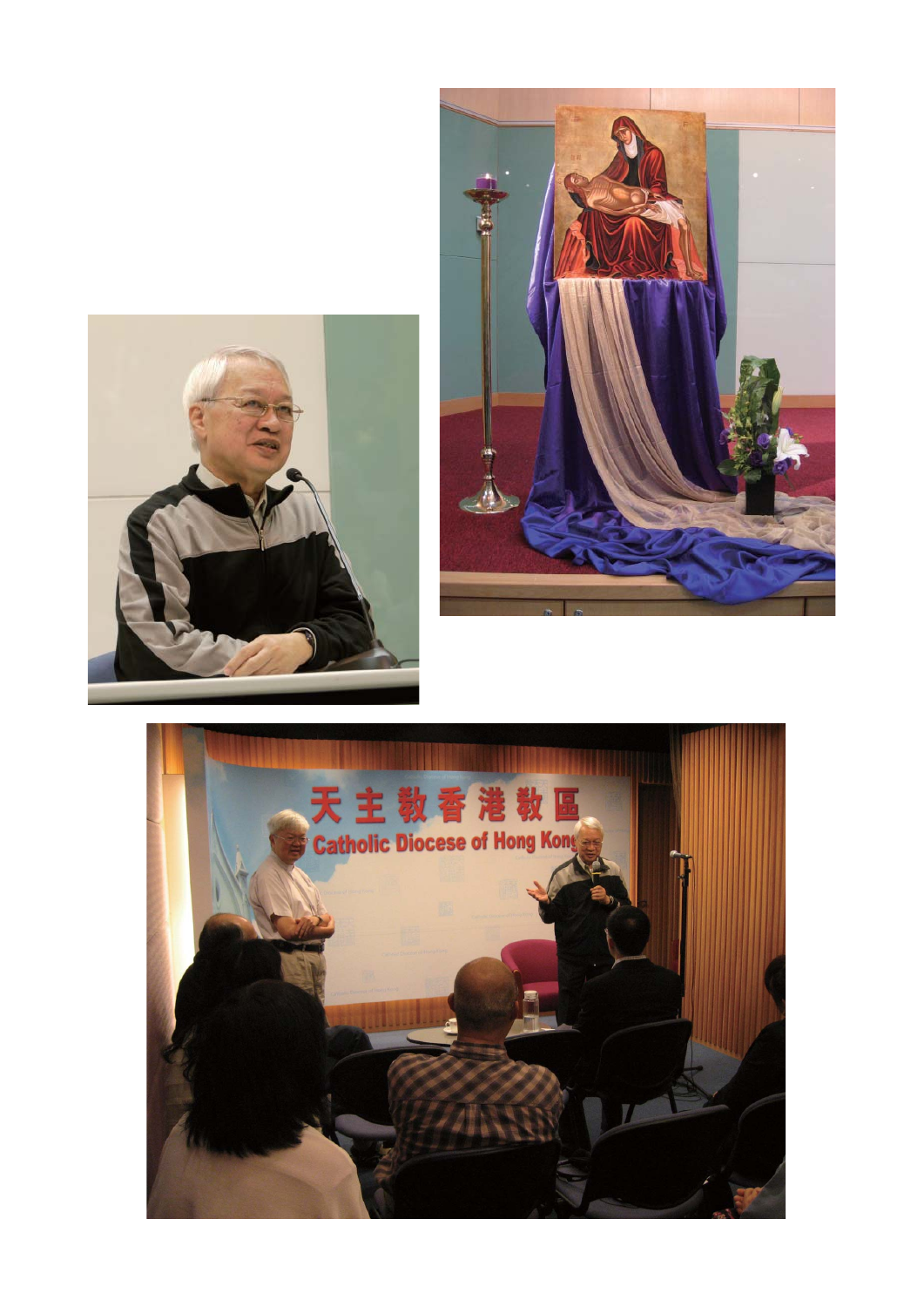



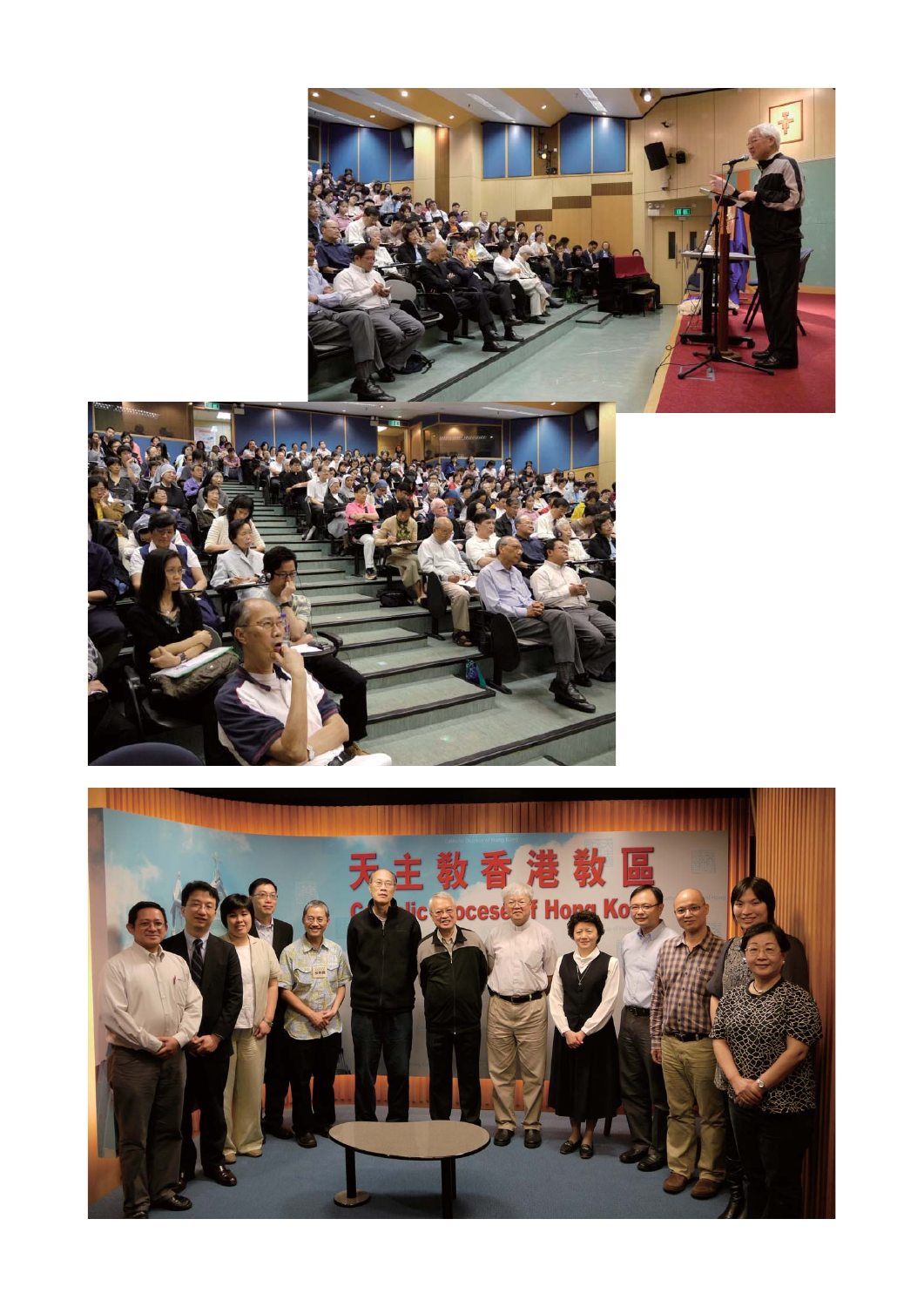## LITURGY AND SPIRITUALITY OF HOLY WEEK Anscar J. Chupungco, OSB

## HOLY WEEK

1. Of the 52 weeks of the calendar year Holy Week stands out significantly as a rich storehouse for theology, traditions, and spiritual doctrine. Although in several parts of the world Christmas is a rival celebration, Holy Week definitely enjoys co-primacy with it. As the Catechetical Directory of the Philippines notes, the two chief images with which many Catholics depict Christ are the Child Jesus and the Suffering Christ. In a sense these two images represent the portrait of believers.

 In popular understanding Holy Week begins on Palm Sunday and ends on Easter Sunday. The liturgical definition of Holy Week is somewhat different from the popular. Liturgically, Holy Week begins on Palm Sunday and ends on Holy Thursday before the Evening Mass of the Lord's Supper. From then on until the evening prayer of Easter Sunday the Church celebrates the Easter Triduum.

2. To this week tradition has assigned the most important events in salvation history.

1) In Judaism: according to rabbinic tradition this week corresponds to the week of creation, the week of Exodus from Egypt, the week of entry into the promised land, to the week when the Messiah would return.

2). In Christianity: according to an ancient tradition this was the week when Christ entered Jerusalem to suffer, die, and rise again; it is also the week when he will return at the end of time to judge the living and the dead.

3). In the liturgy: this is the week of the solemn memorial of Christ's passion, death, and resurrection. The Church has instituted the observance of this week in order that we may relive and re-experience the events of Christ's saving works. The liturgy presents three ways:

a. Initiation of catechumens on Easter vigil through the sacraments of baptism, confirmation, and Eucharist, whereby they are recreated ( cf. waters of creation) and redeemed (cf. water of the Red Sea);

b. Reconciliation of public penitents on Holy Thursday; public penitents had been excluded or excommunicated by the church for grave public scandals. As the Gelasian sacramentary remarks: there is water for baptism, and there are tears of penance; water and tears bring us back to the moment of creation, exodus, and entry into the Promised Land.

 c. Renewal of baptismal vows on Easter vigil on the part of the Christian community; this is the culmination of our Lenten and Holy Week observance: we reaffirm our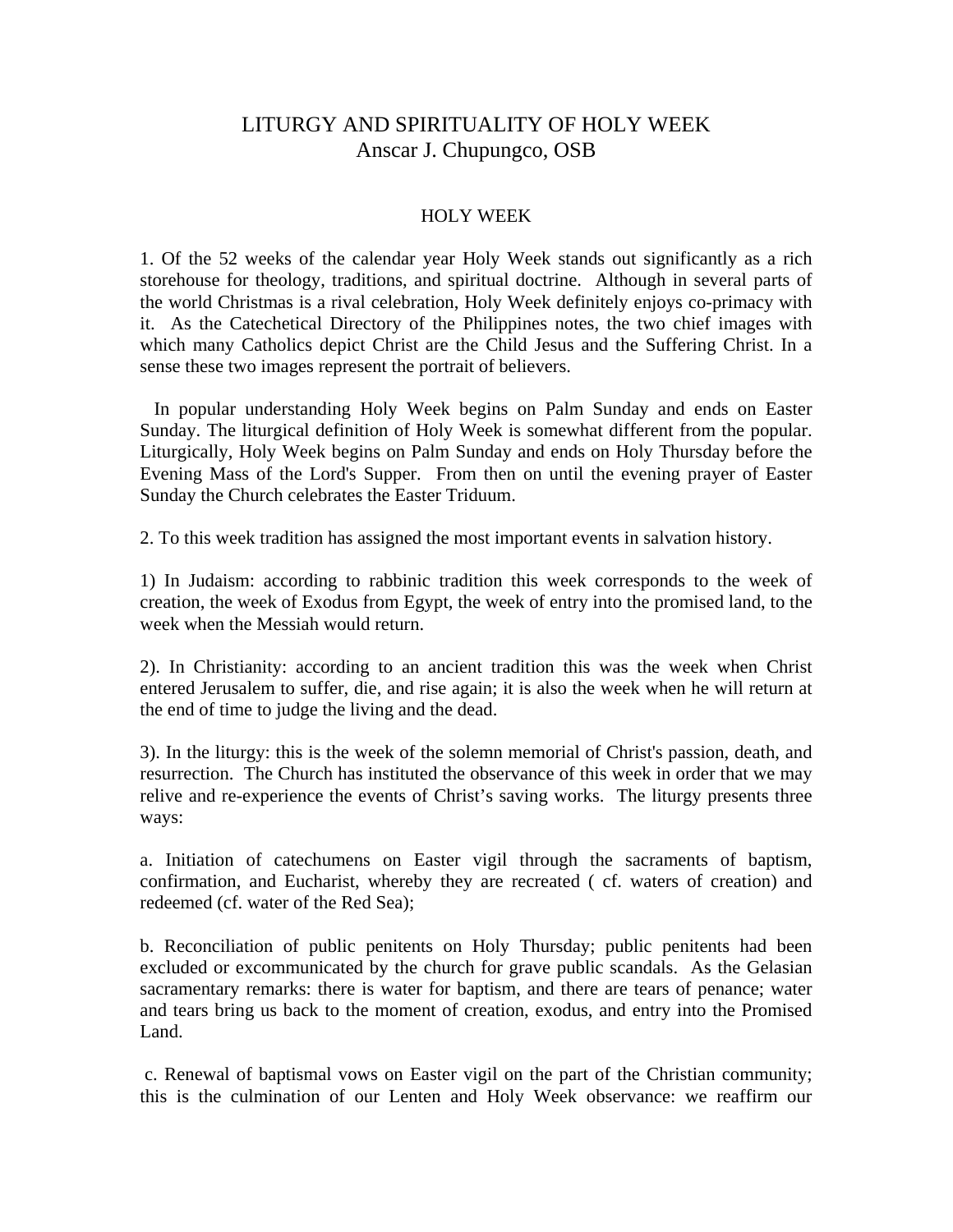commitment to live a life inspired by Christ's cross and tomb, and thus rise with him to a life of holiness.

3.. According to the Church's way of reckoning, Christ died and rose again from the dead at the time of the spring equinox, when the moon was full. The date was not fixed according to the solar calendar, like Christmas which always falls on December 25, but according to a lunar calendar, which depends on the phases of the moon.

a. Three elements constitute the date of Easter: spring (months of March and April), equinox (March 21), and full moon after March 21. There is symbolism in these cosmic elements: spring means rebirth or new life; equinox brings us back to the time of creation, when God divided light and darkness into two equal parts; full moon signifies fullness of life and endless light.

b. These elements make us fully aware that Holy Week is an anniversary: at this time, two thousand years ago, Christ gave up his life for us and rose from the dead. They remind us of this event; indeed they recapture it for us.

c. After the Council of Nicea in 321, which ordained that Easter must be celebrated on Sunday, the date of Easter Sunday has been traditionally reckoned after the full moon which rises after March 21. For example, in 2008 the spring full moon was on March 22 (Saturday); thus the following Sunday (March 23) was Easter Sunday. In 2009 the spring full moon was on April 9 (Thursday). The following Sunday (April 12) is Easter Sunday. In 2010 the spring full moon will occur on April 2 (Good Friday). Easter Sunday will be on April 4.

## PALM SUNDAY

1. The earliest account of Palm Sunday liturgy comes from Egeria who describes the celebration in Jerusalem sometime around the year 381. At five o'clock in the afternoon the gospel of Christ's entry into Jerusalem was read in the Church of the Holy Sepulcher. This was followed by a procession with palm or olive branches to the Mount of Olives. The procession returned to the Church of the Holy Sepulcher where evening prayer was celebrated. For the procession the bishop rode on an ass in imitation of Jesus who did not enter Jerusalem on horseback as the Roman conquerors would have done.

2. In Rome, Lent is counted forty days before Palm Sunday, which is the beginning of Holy Week. From the fifth century Palm Sunday was originally called Passion Sunday, because on this day one of the passion narratives was read. The reading of the Passion was the chief component of the liturgy. In the eleventh century the procession with palm or olive branches was introduced in Rome via the Gallican liturgies.

3. This Sunday has now two themes: 1) the reading of the Passion (which is original to Rome), and 2) the triumphant entry of Jesus into Jerusalem. These two themes are joined together by the new title given to this Sunday after the reform of Vatican II: "Palm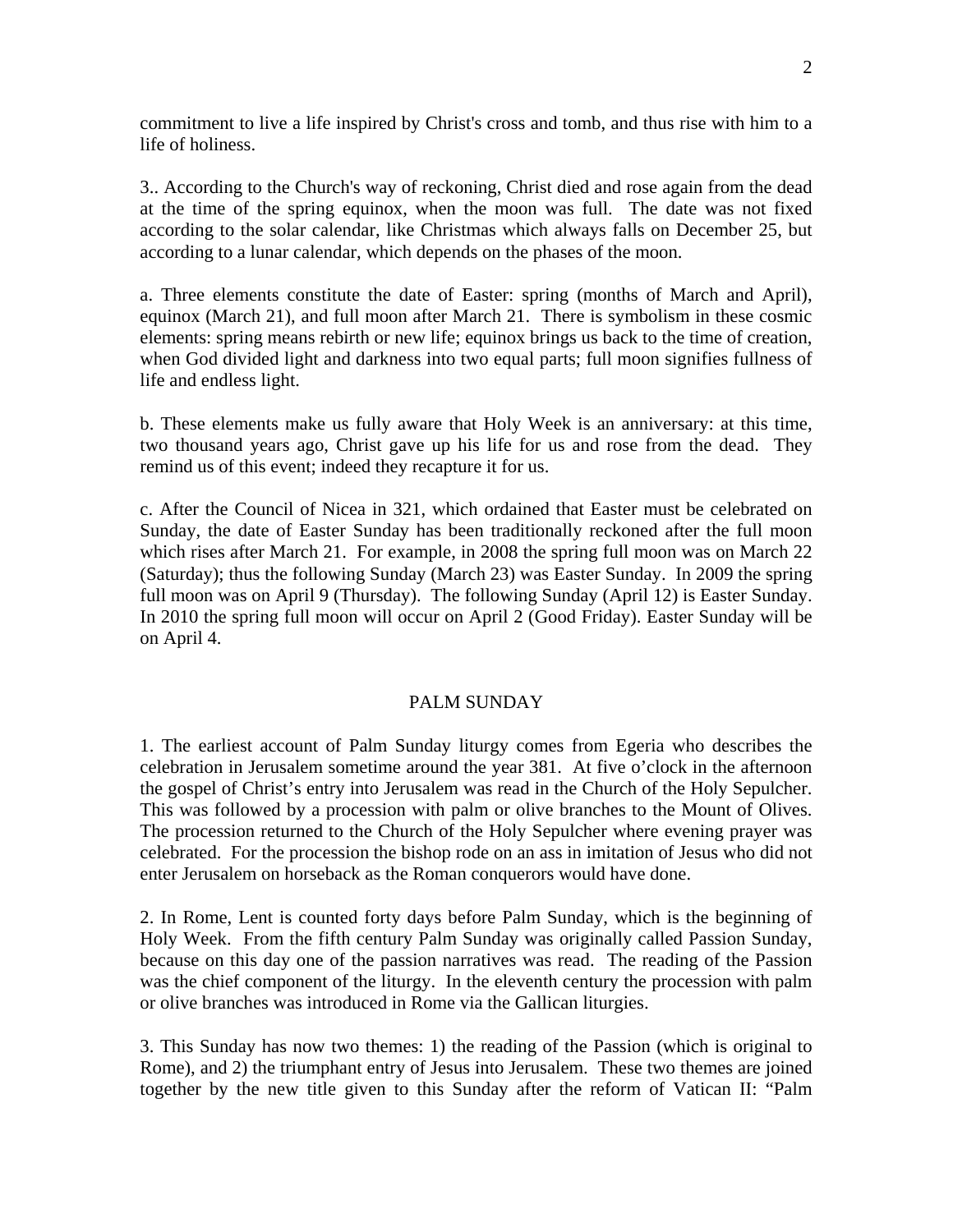Sunday of the Lord's Passion". It is important to note that the principal and central theme of this Sunday is the proclamation of the Lord's Passion.

4. It is significant to note that the palm branches of victory are burned to become the ashes of Ash Wednesday: victory turns to dust. Christ's triumphal entry into Jerusalem ended in the ignominious crucifixion on Good Friday. We are reminded that all earthly glory fades. And yet, it is from the humiliation of ashes that final victory ensues. Perhaps the burning of palm branches could be made into a liturgical rite with appropriate catechesis and participation of the faithful who bring their dried palm branches to be burned.

#### THE EASTER TRIDUUM

1. "On the third day he rose again from the dead". From this article of faith the church developed the observance of the Easter Triduum.

a. St. Ambrose (Letter 23) writes: "It is necessary that we observe not only the day of Christ's passion, but also the day of his resurrection, so that we may have a day of bitterness as well as day of joy. This is the holy Triduum in which Christ suffered, was buried, and rose again". Hence, Friday, Saturday, and Sunday.

b. Toward the seventh century the Roman Church introduced the memory of the Lord's Supper on Holy Thursday with an evening Mass. By the tenth century Holy Thursday came to be regarded as part of the Triduum, which meant that Sunday was excluded from it. Vatican II has made a compromise, by extending the concept of Triduum to the evening of Holy Thursday.

2. From the time of Tertullian in the third century Good Friday and Holy Saturday were days of fasting, while Easter was the day for feasting. The two days of fasting were an immediate preparation of the catechumens for baptism, with the Christian community observing the fast with them. Fasting was from sunrise to sunset. Because Holy Communion was considered to break the fast, Mass was not celebrated on Good Friday and Holy Saturday.

a. People fast for various motives: because of poverty, asceticism, protest, or cosmetic reason. The Good Friday fast is our way of expressing sorrow over the suffering and death of Christ, and of showing our union with those who on this day and even on Easter Sunday are forced to fast on account of poverty.

b. Feasting begins on Easter vigil when candidates are baptized, when the Christian community renews its baptismal promises, and when the risen Christ hosts the Easter table of his body and blood. Easter Sunday is the day of days, which is extended to eight days (octave), as if these were still Easter Sunday. In antiquity this was insinuated to by the practice of the neophytes who wore their white baptismal garment for eight days.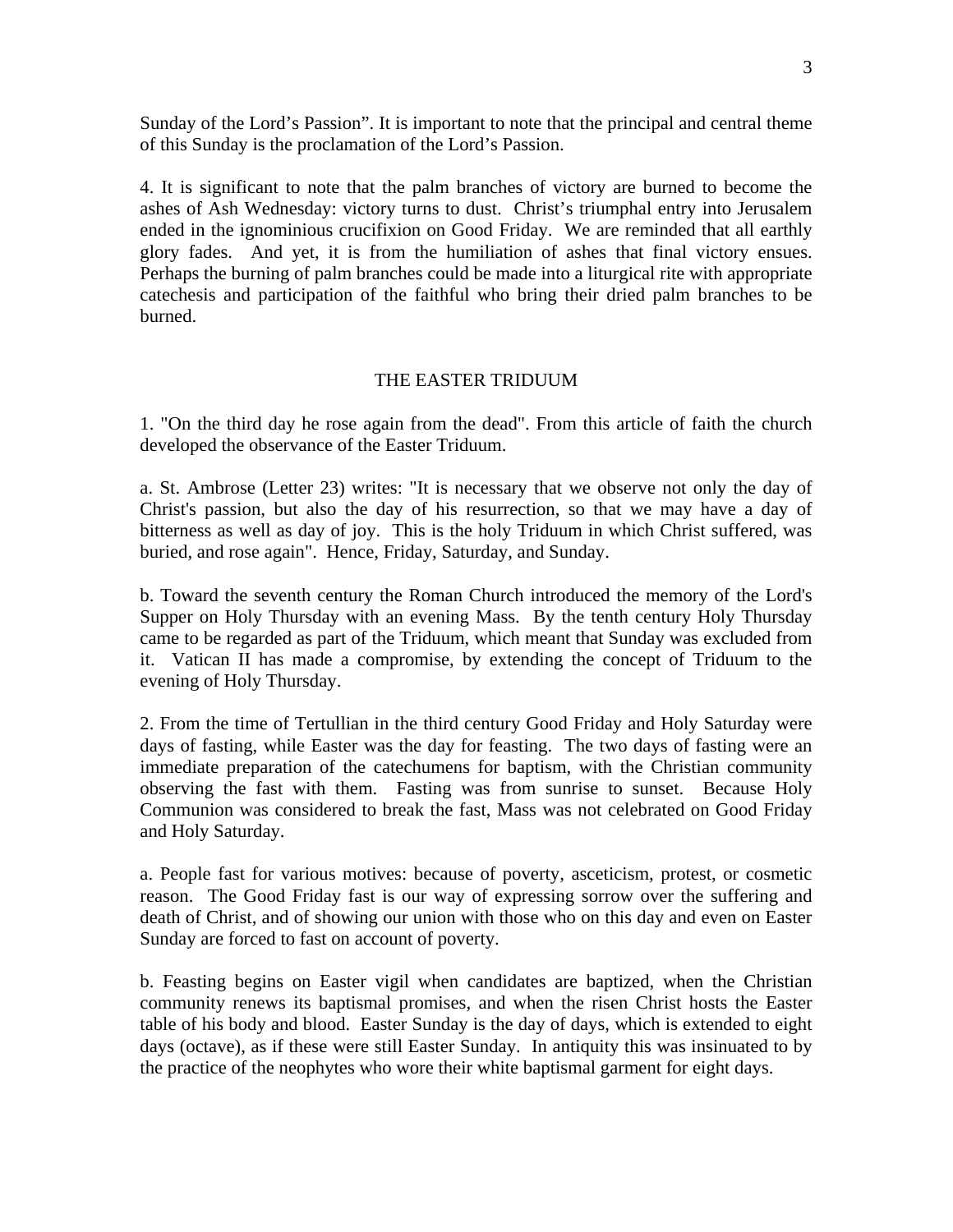#### HOLY THURSDAY

1. Until the seventh century the Roman Church ended the Lenten observance on Holy Thursday morning with the reconciliation of public penitents by the bishop in the presence of the faithful. These were penitents that had been chosen on Ash Wednesday for reconciliation. As sign of penance they had been covered with ashes on Ash Wednesday and dressed in sackcloth.

The  $13<sup>th</sup>$  century rite of reconciliation was dramatic. Penitents waited outside the church while the archdeacon pleaded for them. He addressed the bishop in these words: "Holy Father, the time for reconciliation of penitents has come. There is water for baptism, and there are tears for penance (*lavant aquae, lavant lacrimae*)". Baptism was called the "first penance" or first conversion. In baptism the candidate crossed the water of rebirth; through tears of compunction the penitent obtained reconciliation (second conversion).

2. In the evening another Mass was celebrated. It would seem that by the tenth century this Mass commemorated the Last Supper. Thus the Triduum opens grandly with the commemoration of the Lord's Supper.

3. The washing of feet existed by the middle of the fifth century in Jerusalem whence it was adopted by the other Churches in the East and the West. The papal household toward the seventh century practiced it after the evening Mass, but it did not form part of the liturgy until the reform of Vatican II. After washing the feet of his household the pope partook of supper in the company of the poor: the Eucharist overflowed in a meal with the people with whom Jesus wanted to be identified, namely the poor and the marginalized.

 It is important to see the connection between the Eucharist and the washing of the feet. The washing of the feet is not merely a dramatic representation of what Jesus did at the Last Supper. In the Gospel of John, which does not contain the story of the institution of the Eucharist, the washing of the feet is the concrete symbol of what the Eucharist is all about: humble service. The washing of the feet is a graphic symbol and image of the Eucharist.

 Holy Thursday used to be called Maundy Thursday (Maundy is an English version of the Latin *mandatum* or command). It is the day when the Church recalls the Lord's command at the Lat Supper to "do this in memory of me". In the gospel of John this command is expressed in the other command "wash each other's feet" as sign of mutual service. Thus Holy Thursday is Maundy Thursday because of the double command of the Lord to celebrate the Eucharist and serve one another.

 To express concretely the meaning of the washing of the feet, the Church urges us on this day to offer gifts in cash or kind for the poor (this is the only day of the year when this is explicitly mentioned in liturgical books).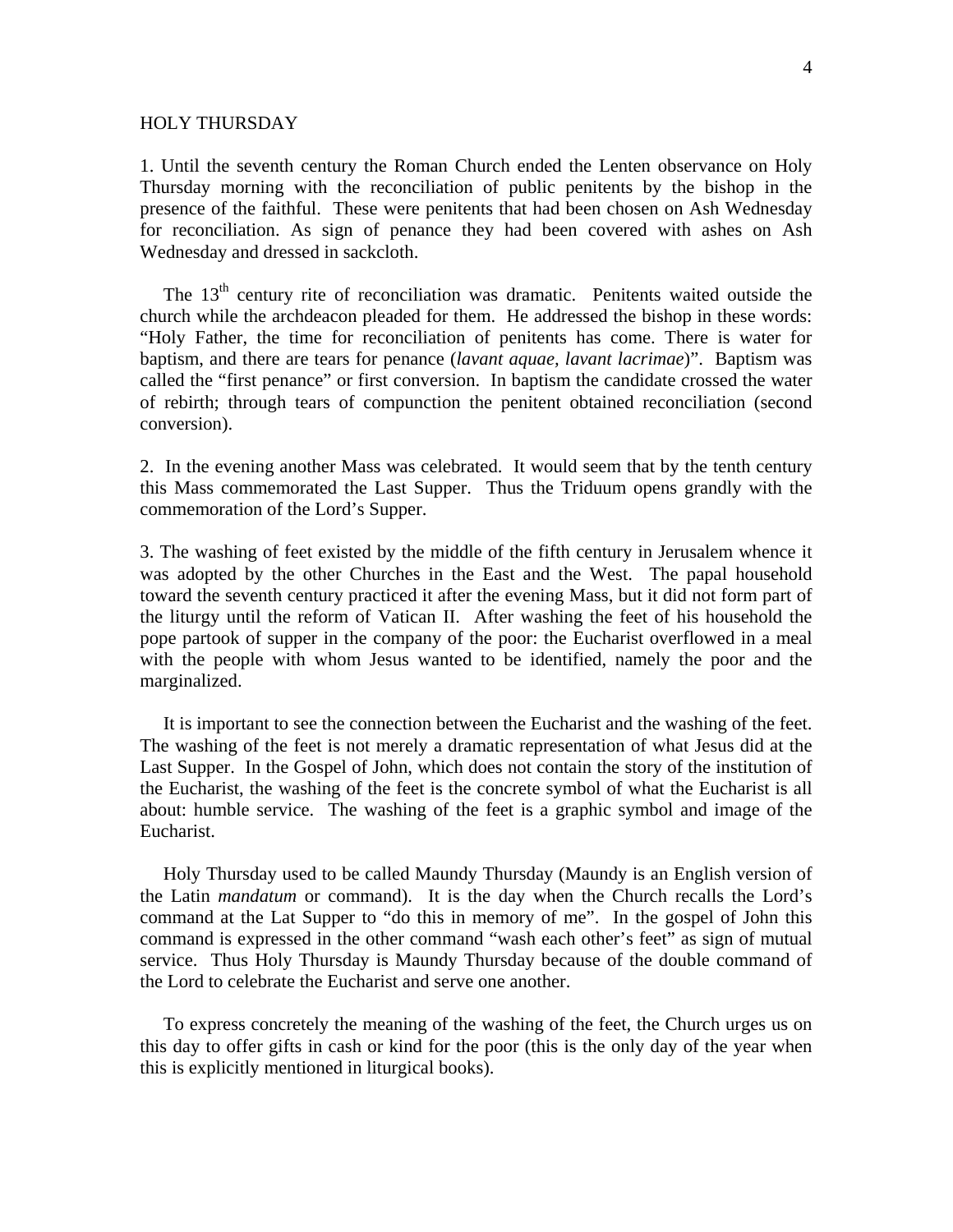4. The reposition of sacred hosts not consumed during Mass was an ancient practice, which was later solemnized on Holy Thursday toward the thirteenth century when Pope Urban IV introduced the feast of Corpus Christi.

6. The stripping of altar cloths was an ancient practice to signify the end of the Eucharistic celebration, in the same way as we remove table cloths after a solemn dinner. Today the stripping of the altar cloth is taken to symbolize the stripping of Christ at his passion, but there is no historical basis for this.

## GOOD FRIDAY OF THE LORD'S PASSION

## A. The Celebration of the Lord's Passion

1. The celebration of the Lord's passion on Good Friday is not done in the form of a Eucharistic celebration because of the ancient tradition of fasting.

2. The celebration takes basically the form of a liturgy of the word with the veneration of the cross and Holy Communion. The central part of the celebration is the proclamation of the passion as recorded in the Gospel of John. Through this the events of Christ's suffering and death are recalled and in some way made present to the assembly.

3. The celebration takes place at about three o'clock in the afternoon, the time when Christ died on the cross. The hour of the celebration attempts to coincide with the hour of Christ's death. We are dealing not only with an anniversary but also with the reality of the here-and-now.

## B. The Liturgy of the Word

1. Toward the eighth century the liturgy of the word on Good Friday in Rome consisted of the following elements: prostration of the celebrant before the altar and silent prayer, two scriptural readings each followed by a responsorial psalm, the proclamation of the passion of Christ, and general intercessions. The liturgy of Vatican II follows this format very closely.

2. The proclamation of the passion narrative on Good Friday is an ancient tradition in the Church. In the fourth century a pilgrim from southern France, by the name of Egeria, describes how the bishop of Jerusalem read the passion of our Lord in the church of Golgotha amidst the loud wailing and weeping of the assembly. The reading of the passion is the heart of the entire liturgy.

 With realism St. Augustine explains in one of his Good Friday homilies: "As we recall the passion of Christ, we see him, as it were with our eyes, nailed on the cross". We may say that the event on that Friday witnessed by our Lady and the beloved disciple as they stood at the foot of the cross becomes a living reality for us, as we read the passion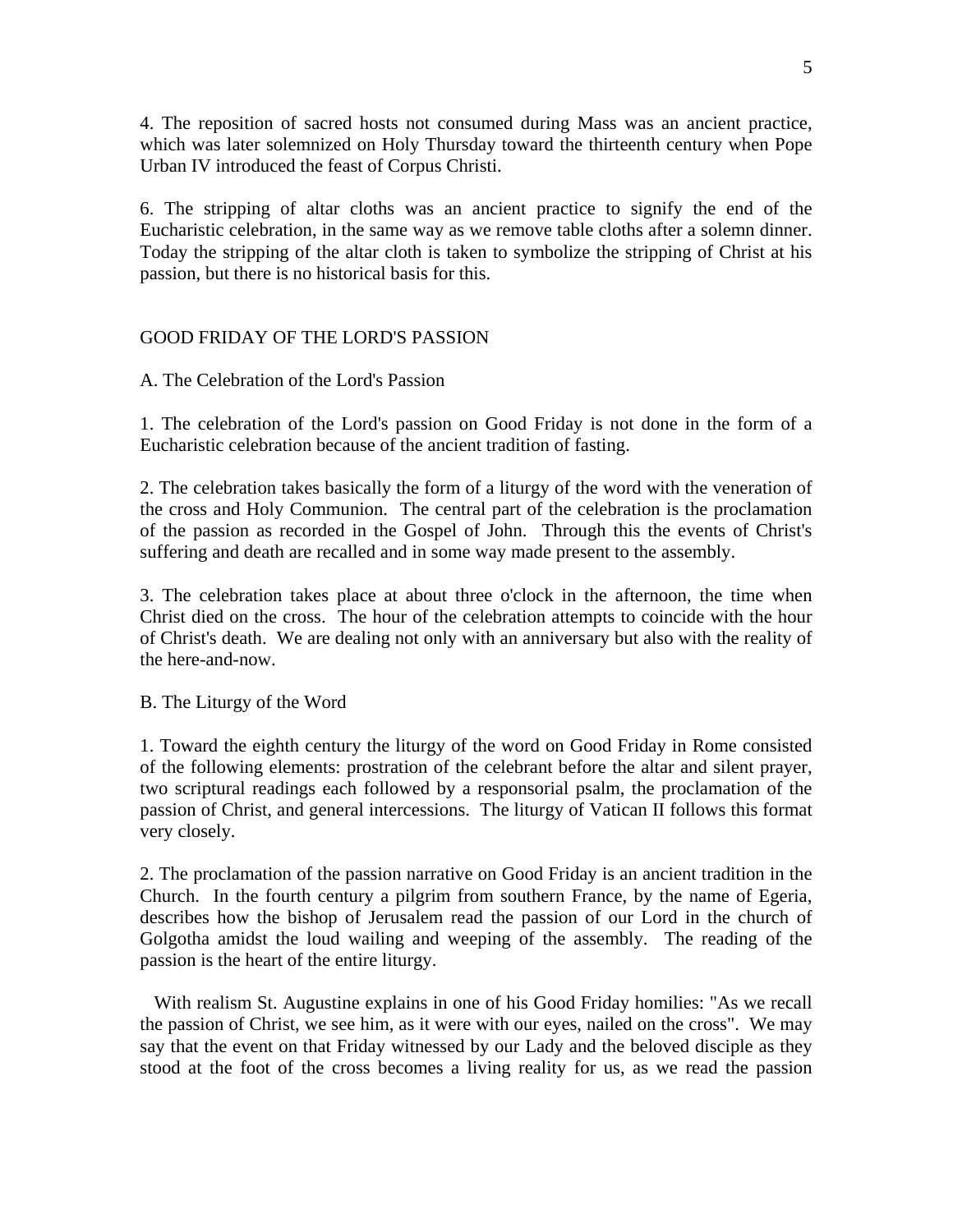narrative. Christ is present in his word, and with him also the event of his passion and death.

3. The general intercessions conclude the liturgy of the word. The format follows the ancient usage of the Church of Rome, namely: the priest sings the introduction or invitation, then all kneel in silent prayer of petition, and the priest sings the prayer in behalf of all.

 a. On Good Friday the general intercessions match the importance of the moment by the solemnity of their structure and the breadth of the intentions. The Good Friday general intercessions are the propitious moment to pray for the important and pressing needs of the Church and the whole world. As St. Teresa of Avila would say: when the world is on fire, we cannot pray for little things.

 b. In the inaccuracy of our human tongue we could say that after the reading of the passion narrative, whereby we present to the Father what his Son has done for us and for the world, we make our petitions with confidence that he will not refuse them on account of the merits of his Son.

C. The Veneration of the Cross

1. The veneration of the cross is like a sequel to the proclamation of Christ's passion and death. In the fourth century in Jerusalem the wood of the cross, discovered by Empress Helena, was venerated on Good Friday. Egeria recounts that the bishop and people bowed before the true cross and kissed it. In the seventh century the practice was introduced in Rome, where a relic of the true cross was kept in the Basilica of the Holy Cross. It should be noted that the object of veneration was not the image of Christ on the cross, but the wood of the cross.

2. The Reproaches and the Trisagion were introduced in Rome in the ninth century to accompany the veneration of the cross.

 a. The Reproaches add to the veneration of the cross a human touch. They make us profoundly aware of the human side of the passion of Christ. During his passion Christ never uttered a word of reproach, never a word of bitterness. He was led to the cross and crucified like a meek lamb being led to the slaughterhouse.

 b. The Reproaches then should be regarded as a poetic form that expresses not any bitterness from the part of Christ but our own confession of guilt. The Reproaches are the self-reproach of a conscience stricken by grief at the sight of Christ nailed on the cross. We may read it in a reverse manner: "My Savior, what have you done for me? How have you offended me? You led me out of Egypt, from slavery to freedom, but I led you, my Savior, to the cross".

 c. On the other hand, the Trisagion (thrice holy): "Holy is God, holy and strong, holy immortal one" is an affirmation of Christ's divinity. It balances the human aspect of the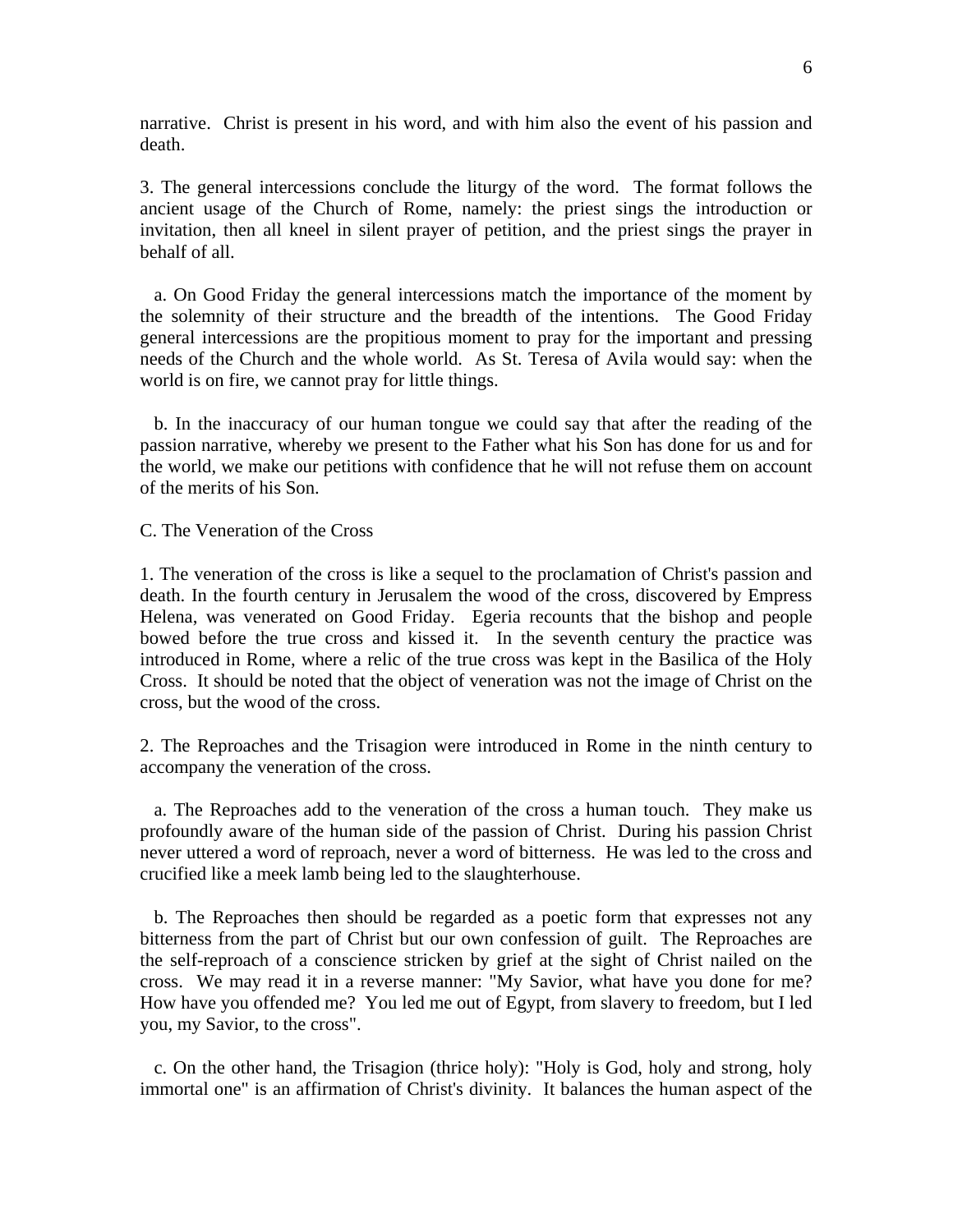crucifixion of Christ, as depicted by the words of the Reproaches, by proclaiming that the suffering Christ is God. Even in his moment of utter humiliation Christ never ceased to be the Son of God. Our faith tells us that on the cross it was God who offered his human life for us.

## D. Holy Communion

 The Holy Communion we receive on Good Friday has a particular significance. It stresses our union with him whose body was pierced, "broken" for us, on the cross. Our union with Christ is a sharing in his suffering and death, before it is a sharing in his glorious resurrection.

#### HOLY SATURDAY

1. "On the sixth day God completed all the work he had been doing, and on the seventh day he ceased from all his work" (Gn 2:2). The patristic literature explains this passage in the light of Christ's mystery. Christ entered Jerusalem on the first day of the week to begin the work of the new creation, completed it on the sixth day when he died on the cross, and rested on Saturday from his work. Holy Saturday is the day of Christ's rest, as he lay buried in the tomb.

 a. An ancient homily on Holy Saturday reads: "What thing is this? Today a great silence has fallen on earth, and with it also solitude. There is great silence, because the King sleeps; the earth trembled and was silent, because the Lord slept in the flesh... God died in the flesh".

 b. Silence, gravity of demeanor, a sense of desolation, and recollection are the characteristic traits of Holy Saturday. These are external expressions of our awe and admiration at what Christ has done. In churches the only sound that can be heard is the chanting of the divine office. The altar is left bare and the holy mass is not celebrated. Holy Communion is given only as viaticum to the dying.

2. On Holy Saturday the Church waits at the Lord's tomb, meditating on his suffering and death. In the middle ages it was the custom to venerate the holy sepulcher on this day. The spirit of Holy Saturday is magnificently captured by the concluding chorus of J.- Sebastian Bach's Passion according to St. Matthew: "We sit by your grave with tears on our eyes, and to you we whisper: have a restful sleep, have a restful sleep".

#### EASTER VIGIL, THE MOTHER OF ALL VIGILS

1. St. Augustine called the Easter vigil the mother of all vigils, because all the other vigils we celebrate in the course of the year (Eucharistic vigils, vigils for the dead, etc.) draw their meaning from it and in some way prolong its effect. St. Augustine writes: "While we keep vigil on this night during which we recall to mind the burial of our Lord, we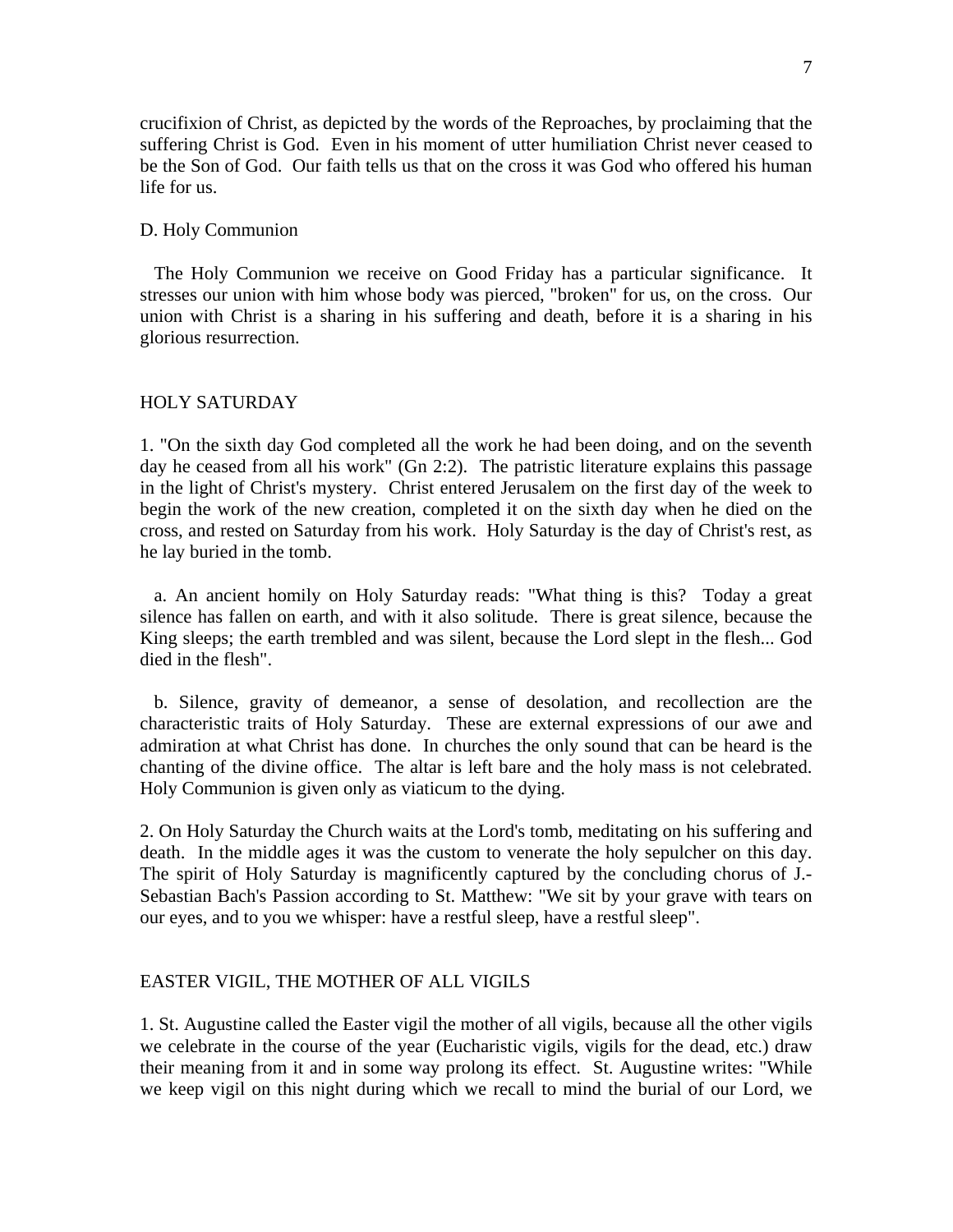want our vigil to coincide with the time when he slept for us. Thus in the very night when he slept we keep vigil. During the time of his sleep we solemnize a vigil, so that when finally we have arisen for the eternal vigils, he may keep vigil for us".

2. The Easter vigil is arranged in four parts: the service of light, the liturgy of the word, the liturgy of baptism and renewal of baptismal vows, and the liturgy of the Eucharist. The central parts of the entire celebration are the baptismal and Eucharistic liturgy. While the season of Lent centered on the word of God for conversion, penance, and preparation for baptism, Easter centers on the sacraments of baptism and the Eucharist.

#### A. The Service of Light

1. Light is an integral and symbolic part of Easter vigil. First, we recall the creation of light at the dawn of time, when God said: "Let there be light". By his resurrection Christ became the light of the world. Second, we use light to signify that those who have been baptized have become light in the Lord. St. Justin Martyr called baptism "Photismos" or illumination.

2. In antiquity the lighting of lamps and candles was part of the office of the "lucernarium" which was a type of vigil prayer before an important feast. The lighting of the paschal candle is a solemn form and a remnant of that office of the "lucernarium".

 a. The celebrant traces the sign of the cross, the Greek letters alpha and omega, and the current year, saying: "Christ yesterday and today, the beginning and the end, alpha and omega, all time belongs to him and all ages". These words are a profession of the Church's faith that by his resurrection Christ has gained absolute dominion over all ages; he is the key to the Christian understanding of everything in the universe. The current year is written on the paschal candle to signify that this year is also the year of the Lord, that is, it belongs to him.

 b. At the procession the deacon or priest proclaims "Christ our light" three times, as he spreads light around him from the paschal candle. The paschal candle now represents Christ who is our light. The procession led by the lighted paschal candle reminds us of the Exodus of the chosen people. The column of fire guided them on their way toward the Promised Land. We too are guided by Christ on our Exodus from the slavery of sin to the freedom of God's people.

3. The "Exultet" or Easter proclamation is a fourth-century hymn attributed to St. Ambrose of Milan. It is a solemn proclamation of Christ's resurrection that took place on this night. This is why the "Exultet" focuses its attention on the night. This night was in fact the night of the Exodus, the night of baptism, the night of the resurrection.

 With poetic indulgence the "Exultet" exclaims in words that show the immensity of God's love when he gave away his Son as well as the immeasurable grace, thanks to Adam's sin, of having Christ as our Redeemer: "Father, how wonderful your care for us! How boundless your merciful love! To ransom a slave you gave away [Latin: tradidisti,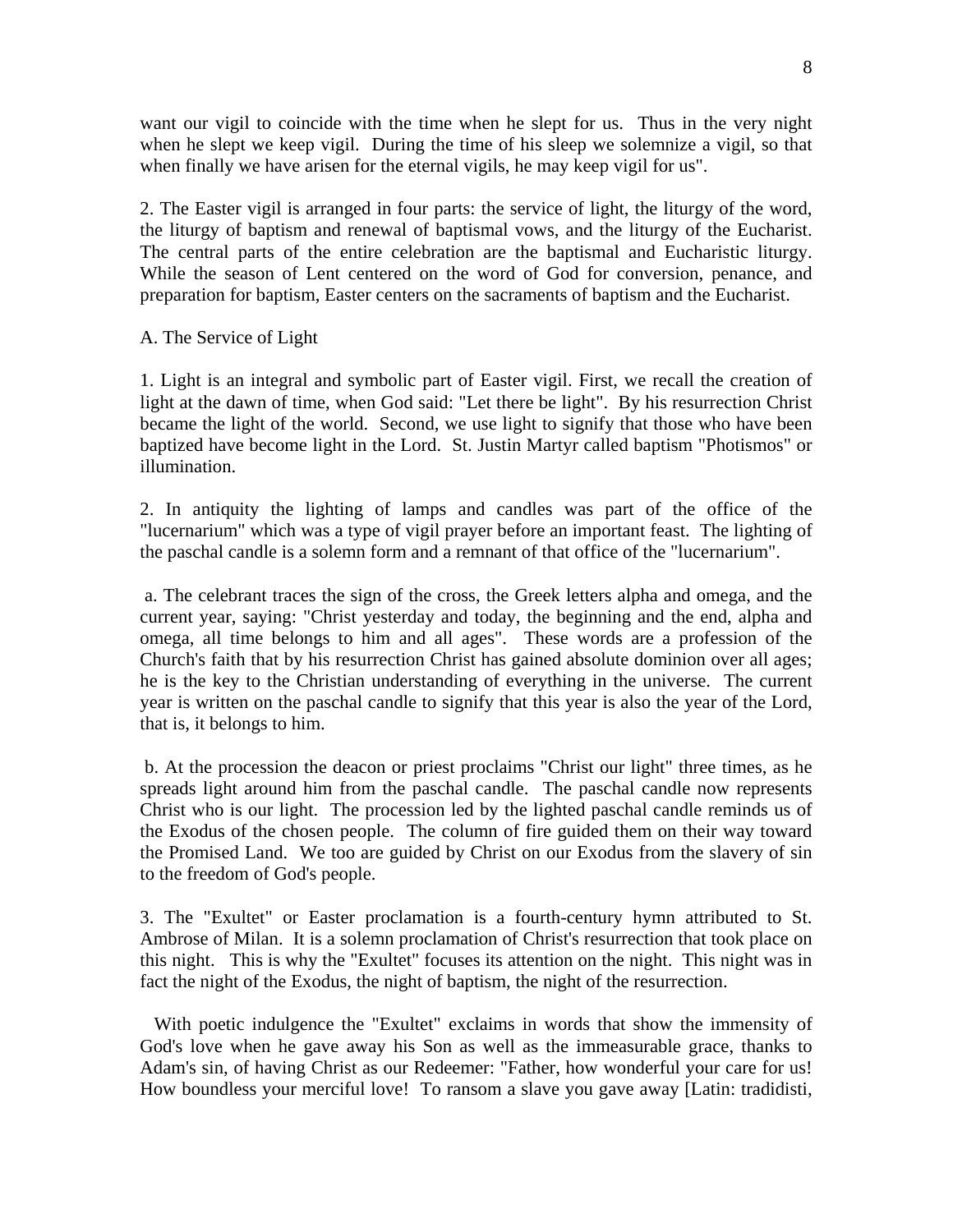meaning betrayed!] your Son. O happy fault, O necessary sin of Adam, which gained for us so great a Redeemer!"

B. The Liturgy of the Word

1. The present-day liturgy of the word offers nine readings including the epistle and the gospel. Before the sixth century the number of readings in Rome was six. After this the number became 12 or in the Lateran Basilica 24, because the 12 readings were in Latin and Greek for the benefit of the Greek-speaking faithful in Rome.

 a. Looking closely at the Old Testament readings, we are able to gather the chief topics: creation, Exodus, Church, universality of salvation, baptism as wisdom, and baptism as new life. In short, the readings speak about creation and salvation.

 b. But the readings are not meant to be taken merely as a review of the things God accomplished in the history of salvation. The prayer that follows every reading affirms that what God did in the past he still does today, that what he promised to Abraham and through the prophets he now fulfills in the sacrament of baptism. The difference is that the fulfillment is more wondrous than the promise itself.

 d. After the last reading from the Old Testament the Gloria is sung and the church bells are rung festively. After the epistle the Alleluia is intoned solemnly. From then on, until Lent, the Gloria and the Alleluia will constantly remind us of this night of nights, of this mother of all vigils.

C. The Liturgy of Baptism and Eucharist

1. Baptism and Eucharist are the two sacraments that culminate our Lenten, Holy Week, and Easter Triduum observance. A complete celebration of Easter vigil includes the sacraments of baptism, confirmation, and communion, or in short, the sacraments of Christian initiation. The entire Lenten season and the plan of the Easter vigil, especially the readings, are all directed to the celebration of baptism.

2. The wholeness of the Easter vigil celebration requires the renewal of baptismal vows by the assembly. In a sense, for the Christian community this is the culminating point of the entire Lenten observance. That is why the renewal of baptismal vows should be given greater care, planning, and catechesis. For us who are already baptized, the renewal of baptismal vows mean that we commit ourselves, in the words of St. Ambrose, "to cling to the cross of Jesus Christ, to cling to his nails, and not to allow the devil to lure us down from the cross".

#### EASTER SUNDAY

1. "Christ is risen!" and the response "He is truly risen!". This is the greeting among Oriental Christians for fifty days, until Pentecost. In fact, the fifty days of Easter are like